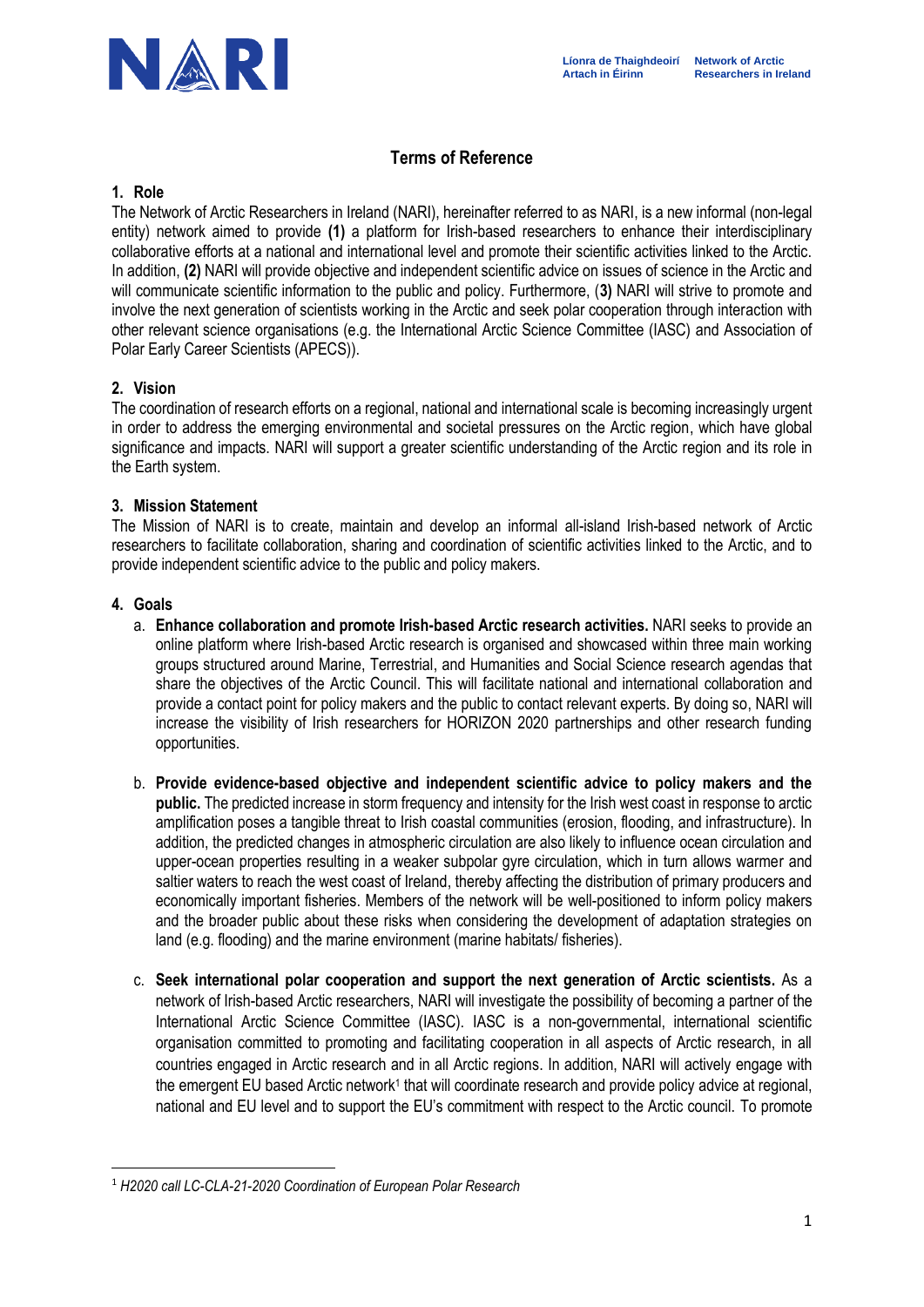

future Irish-based Arctic research, NARI will promote early career scientists by providing them with networking and training opportunities, and small bursaries *(subject to funding).* 

#### **5. Terms**

The Terms of Reference will be put forward for ratification at the first meeting of the Network (date TBC), and subject to acceptance will be effective for one calendar year, when it will be reviewed for continued suitability by the Steering Committee.

### **6. Membership, Fees, & Commitments**

- a) Full Membership to NARI is free and open to all Ireland-based researchers with research interests and/or projects linked to the Arctic. Full members have the right to vote and help steer research objectives under the leadership of the Working Group Chair.
- b) Associate Membership to NARI is free and open to all International Arctic Researchers, Irish Citizens, and Policy makers that have a demonstrated interest in projects or affairs linked to the Arctic. Associate Members have an observer and support status but do not have the right to vote.
- c) Post-graduate students and research staff are eligible to apply for network membership if their research projects (PhD or MSc) are linked to the Arctic. For students, proof of post-graduate status or employment at a higher education institution must be provided to the Network Administrator via email upon membership application submission. Membership of this category will be re-evaluated annually to assure that member profiles remain up to date.
- d) Application for full or associated membership should be made by completing the membership application form via signing up for the website at [www.nari.ie.](http://www.nari.ie/)
- e) The Steering Committee reserves the right to review any application within 10 working days of receipt. In this event, the Network Administrator will review the proposed membership application. If eligibility requirements are met, the Network Administrator will accept the application. In the event that the application is not accepted by the Network Administrator (Steering Committee), the applicant will be informed of the decision in writing with the reasons for rejection being clearly outlined.
- f) Uncontended applications will be informed of their successful application within 15 working days of submission.
- g) Any member of NARI may put himself or herself forward for Steering Committee.

#### **NARI Member Responsibilities.**

- a) To champion the vision of the Network.
- b) To actively promote the Network.
- c) To commit to update NARI, via the Network Administrator, on their research activities to ensure that NARI remains relevant and up to date.
- d) To endeavour to attend or send representatives to all Network meetings.

#### **7. Roles and Responsibility (Governance)**

**a)** *Steering committee.* The first official steering committee will be voted in by present members at the first NARI meeting (date TBC). Once filled, the steering committee will encompass the following roles: (1) President and Speaker of the Network (hereinafter referred to as the President), (2) Vice President, (3) NARI Chair of Marine Sciences, (4) NARI Chair for Terrestrial Sciences, (5) NARI Chair for Humanities and Social Sciences, and (6) NARI Network Administrator and Communications Officer. A provisional committee has been formed to support the Network Administrator during the establishment phase. It consists of the following members:

#### *NARI President and Vice-President*

Dr Audrey Morley (NUI Galway) and Dr Gordon Bromley (NUI Galway)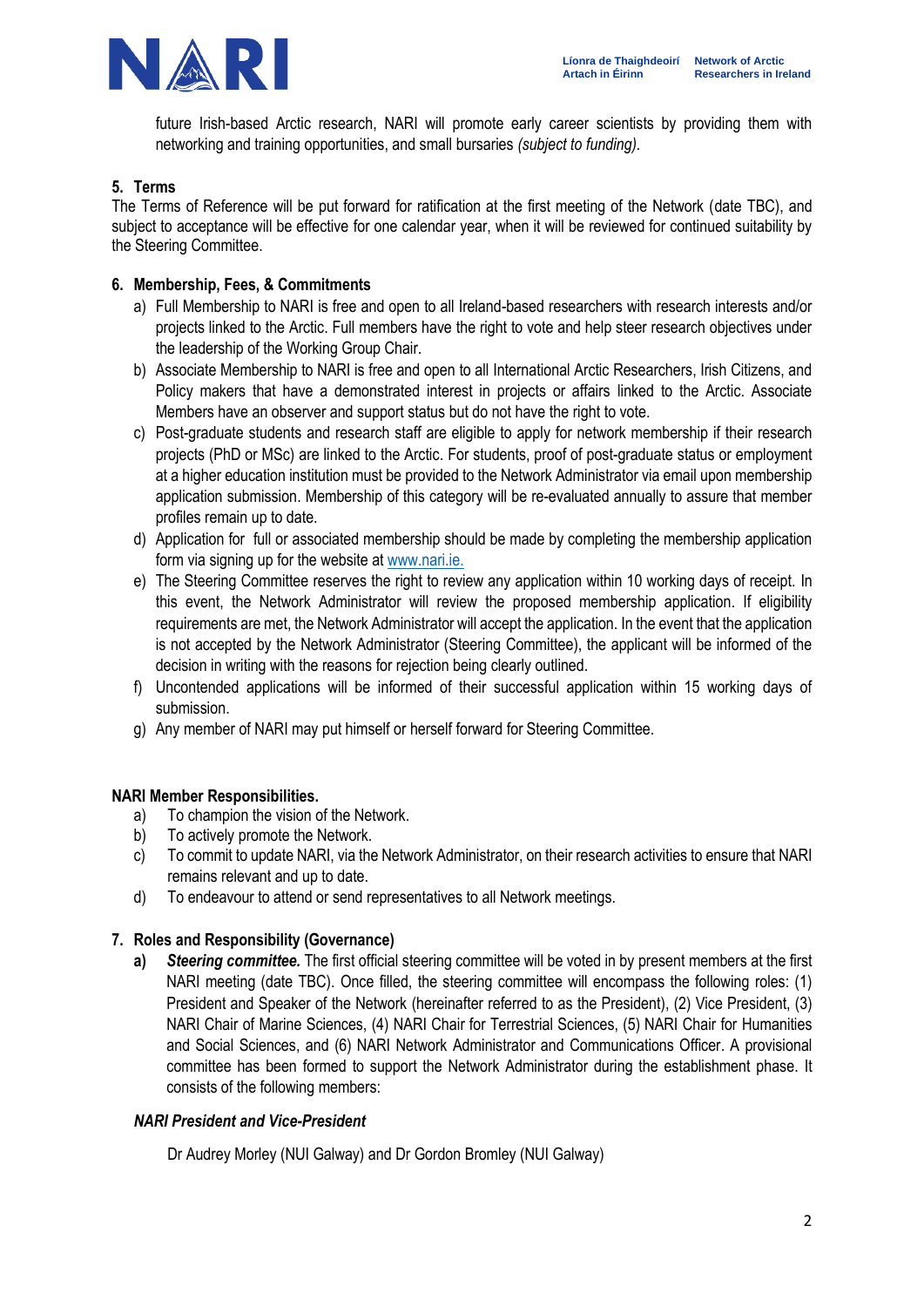

# *Network Administrator and Communications Officer*

Mr. Dakota Holmes (NUI Galway)

# *b) Steering Committee member responsibilities.*

- To attend a minimum of 75% of Steering Committee meetings. Failure to meet this attendance rate may result in that committee member being asked to step down. This is at the discretion of the remaining committee members. Proxies may attend in place of Steering Committee members but the meeting must contain a minimum of 60% of Steering Committee members to pass any actions, which may require a vote.
- To respond to any Network related business within 5 working days.
- To provide clear quidance to the President on request.
- Work with the Marine Institute and the Irish Department of Foreign Affairs and Trade (DFAT) on request.
- Guide the development of the Network in working towards the vision laid out above.
- Communicate with the Network and members in a timely fashion.
- Seek out potential funding opportunities to support Network initiatives and growth.
- Recruit further members for the Network.
- To advocate on behalf of the Network.
- *c) President of NARI.* The day-to-day operation of NARI will be carried out by the President. Until the first NARI meeting takes place (date TBC), Dr Audrey Morley is the acting President of the Network. The initial appointment was made by the Marine Institute and DFAT following a competitive application process.

#### **d)** *President Responsibilities.*

- To draft a mission statement for NARI and circulate to Steering Committee members for review and feedback.
- To draft Terms of Reference for the NARI and circulate to Steering Committee members for review and feedback.
- To work in conjunction with the Steering Committee, to define goals and deliverables for NARI in order to measure impact and effectiveness of the Network. The deliverables should be assigned to defined categories and should reflect the interest of the majority of membership.
- To coordinate and chair all NARI meetings.
- To draft and circulate the agenda and invitation to the first meeting to all existing NARI members
- To contribute to Steering Committee meetings.
- To act as a central contact and dissemination point for the Network to facilitate coordination, sharing and collaboration of Arctic related research.
- To generate ideas and support initiatives and opportunities for collaboration among members and to promote and grow the membership of the Network.
- To communicate all relevant information to Network members in a timely fashion.
- To scope out and manage the expectations of NARI members.

#### **e) Network Administrator Responsibilities.**

- To maintain the NARI website.
- To set up and maintain a mailing list.
- To process new applications in a timely fashion.
- To maintain an active profile through social media.
- Co-organise network meetings with the President.